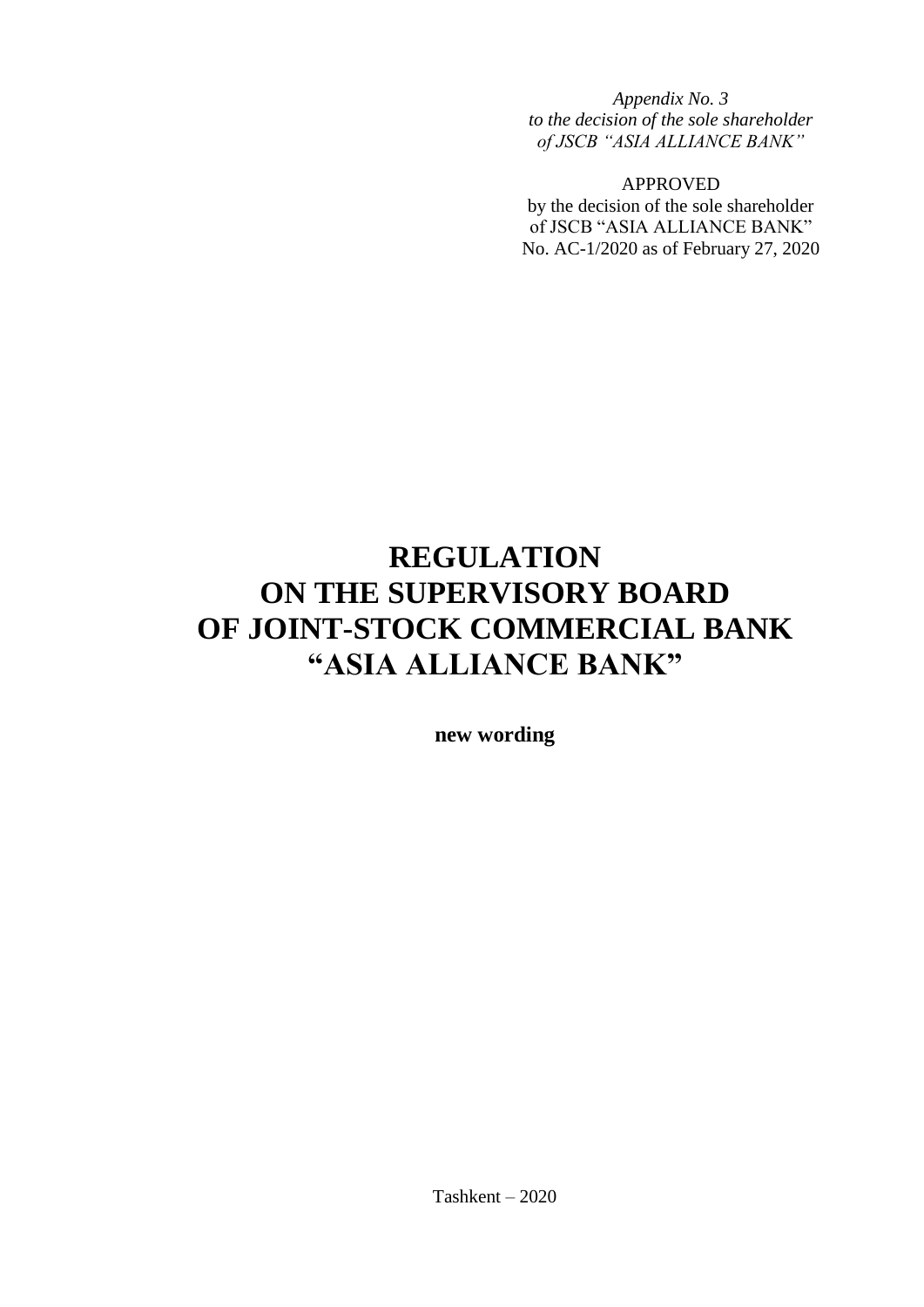### **I. GENERAL PROVISIONS**

1. The present Regulation is developed in accordance with the Laws of the Republic of Uzbekistan "On Joint Stock Companies and Protection of Stockholders' Rights" and "On Banks and Banking Activities", the Code of Corporate Governance and the Rules of Corporate Governance for companies with state participation, approved by the minutes of the meetings of the Commission on increase effectiveness of activity of joint-stock companies and improvement the corporate governance system as of December 31, 2015 No. 9 and as of April 20, 2018. No. 15 respectively, as well as other acts of legislation and the Charter of the Bank.

2. This Regulation determines the status and regulates activities of the Supervisory Board of joint-stock commercial bank "ASIA ALLIANCE BANK" (hereinafter referred to as "the Bank"), election of its members and their rights and obligations.

3. The Supervisory Board of the Bank is a collegial body of the Bank, which carries out general management of the Bank's activities, except for resolving issues referred by law and the Charter of the Bank to the competence of the General Meeting of Shareholders, implements supervisory and control function in the process of taking managerial decisions and is responsible for activities and financial sustainability of the Bank in general.

4. When carrying out its activities the Supervisory Board is guided by the following principles:

- decision-making based on reliable information on activities of the Bank;

- elimination of restrictions on the rights of shareholders to participate in management of Bank's affairs, receive dividends and information about the Bank;

- achieving the balance of interests of various groups of shareholders and taking the most objective decisions by the Supervisory Board in the interests of all shareholders of the Bank;

5. Primary objectives of the Supervisory Board of the Bank are:

- ensuring effective control over the financial and economic activities of the Bank;

- ensuring the efficient activity of the executive bodies of the Bank, including through control over their activities;

- promoting rational corporate governance of the Bank;

- observance of the legitimate interests of the Bank, its depositors and shareholders;

- ensuring equal treatment of all shareholders, regardless of their shares, income level, gender, race, religion, nationality, language, social origin, personal and social status;

- ensuring effective cooperation between the Bank and the Central bank.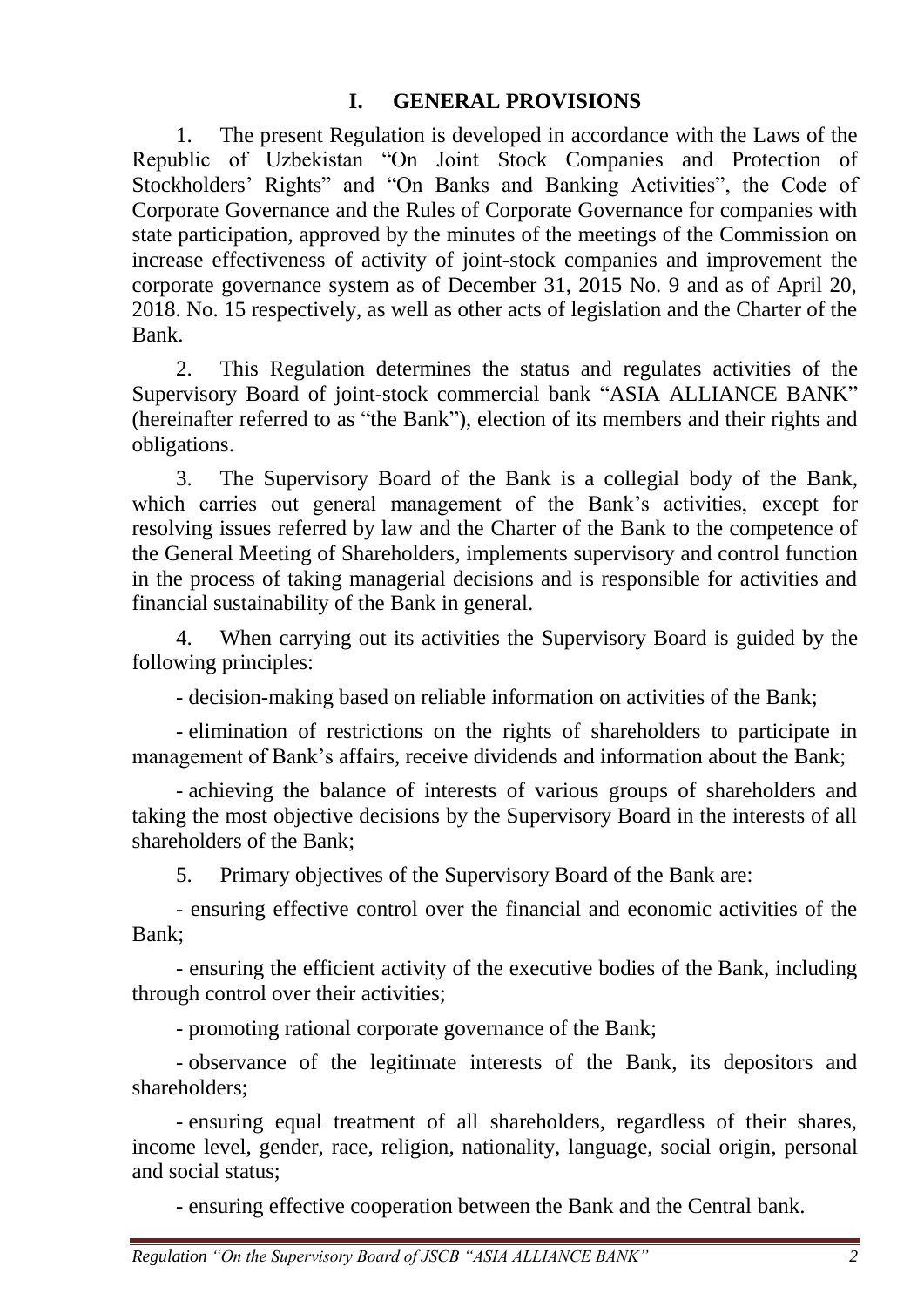6. Distribution of functions among the members of the Supervisory Board of the Bank is carried out by its Chairman specifically for each member of the Supervisory Board.

7. When carrying out its activities the Supervisory Board of the Bank is accountable to the General Meeting of Shareholders of the Bank, acts in the interests of the Bank and its shareholders and also ensures compliance of interests and legitimate requirements of all interested parties.

#### **II. COMPETENCE OF THE SUPERVISORY BOARD OF THE BANK**

8. Competence of the Supervisory Board of the Bank includes the following:

1) determination of priority areas of the Bank's activities with regular hearings of reports of the Management Board of the Bank on measures taken to achieve development strategy of the Bank;

2) control over the execution of the adopted business plan of the Bank, as well as quarterly hearing of the report of the Management Board of the Bank on the results of the Bank's activities;

3) convocation of annual and extraordinary general meetings of shareholders, except for cases provided for by part eleven of Article 65 of the Law of the Republic of Uzbekistan "On Joint Stock Companies and Protection of Stockholders' Rights";

4) preparation of agenda of general meeting of shareholders;

5) determination of date, time and place of holding general meeting of shareholders;

6) determination of date of formation of the register of the Bank's shareholders for notification on holding general shareholders meeting;

7) submission for the decision of the General Meeting of Shareholders the issues provided for by the second paragraph of the first part of Article 59 of the Law of the Republic of Uzbekistan "On Joint Stock Companies and Protection of Stockholders' Rights";

8) organization of establishing the market value of property;

9) early termination of powers of the Chairman and members of the Management Board of the Bank, in cases prescribes by law, the Charter and this Regulation;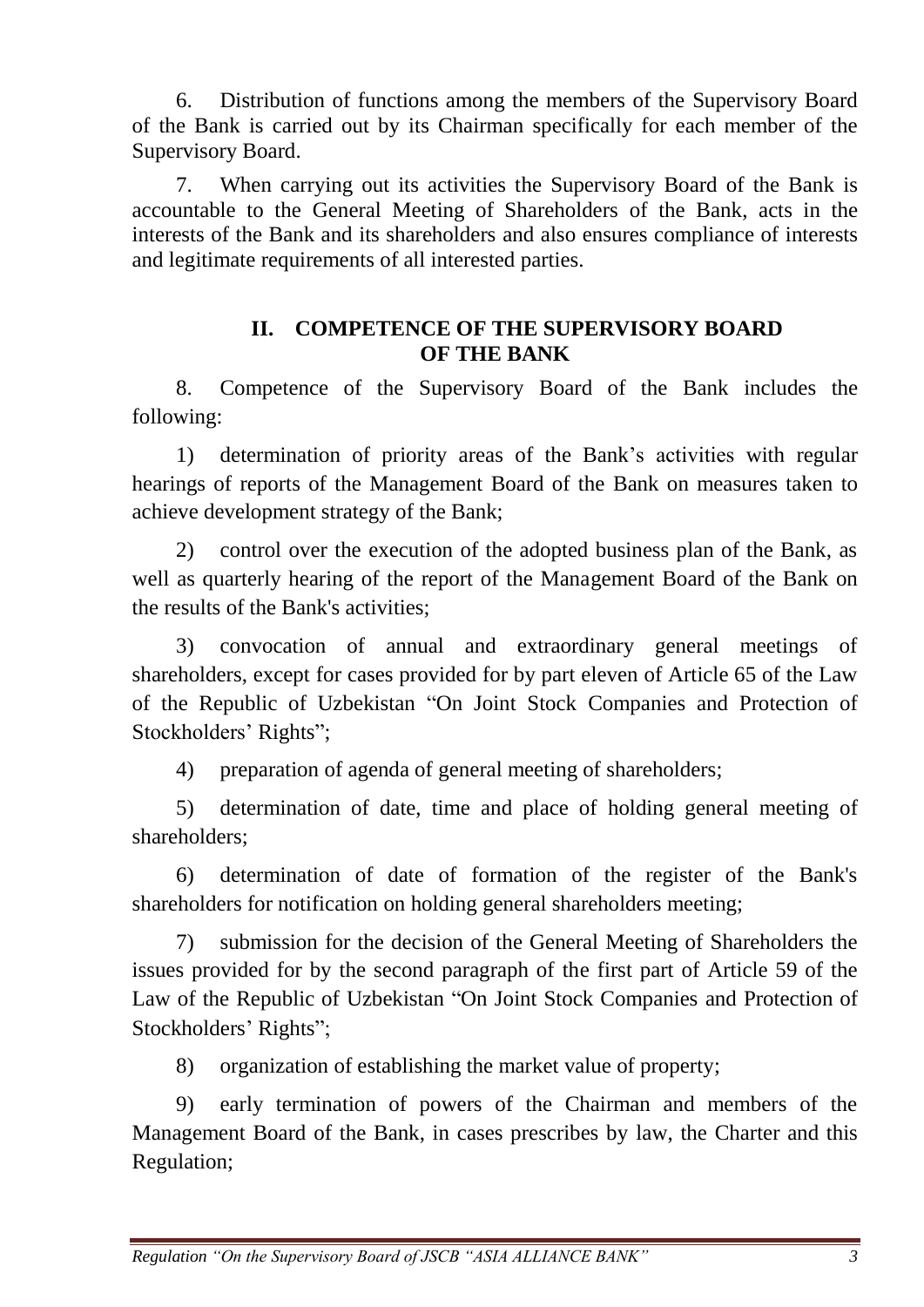10) approval of annual business plan of the Bank, annual financial statements and ensuring the integrity of the accounting and financial reporting systems;

11) control over the Management Board of the Bank;

12) establishing internal audit service and appointment of its employees, organization of its work, as well as conduction of assessment of compliance of strategies and policies of the Bank by the Management Board of the Bank based on quarterly reports of internal audit service of the Bank;

13) access to any documents related to activities of the Management Board of the Bank, and receiving them from the Management Board of the Bank for performance of duties assigned to the Supervisory Board of the Bank. The received documents may be used by the Supervisory Board of the Bank and its members exclusively for official purposes;

14) investigation, discussion and challenge of information, proposals and clarifications provided by members of the Management Board of the Bank;

15) taking decision on conducting an audit (except for a mandatory annual audit), on determining an audit organization, the maximum amount of payment for its services and concluding (terminating) an agreement with it;

16) giving recommendations on the amount of remuneration and compensation paid to the members of the Revision Commission of the Bank;

17) giving recommendations on the amount of the dividend, the form and procedure for its payment;

18) control over the formation of reserves against possible losses on assets created on the basis of asset classification, as well as ensuring that the capital and general reserves of the Bank are maintained at a sufficient level;

19) use of reserve and other funds of the Bank;

20) establishing branches and opening representative offices of the Bank;

21) establishing subsidiaries and dependent companies;

22) decision-making on transactions in the cases provided for by chapters 8 and 9 of the Law of the Republic of Uzbekistan "On Joint Stock Companies and Protection of Stockholders' rights";

23) conclusion of transactions related to the Bank's participation in commercial and non-commercial organizations, in the manner prescribed by law;

24) decision-making on the redemption of corporate bonds of the Bank;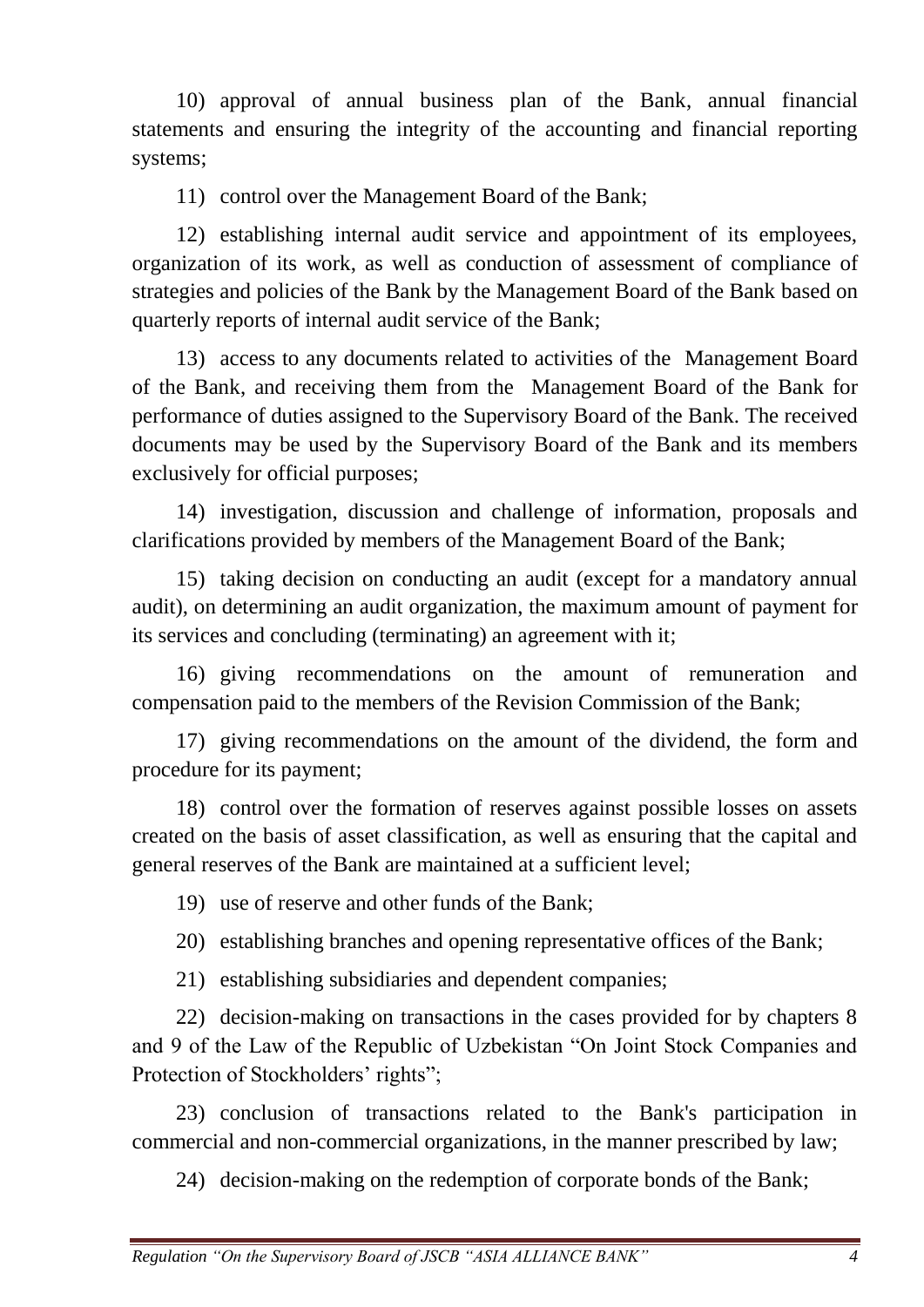25) resolving issues on increasing the registered share capital of the Bank, as well as issues on introducing amendments and additions to the Charter of the Bank related to increasing the registered share capital and reducing the number of announced shares of the Bank

26) approval of the decision on the issue of securities (shares, bonds) and prospectus;

27) introduction of amendments and (or) additions to the decision on the issue of securities (shares, bonds) and prospectus and approval of their text;

28) determination of the placement price (placing on the exchange and organized over-the-counter securities market) of shares in accordance with Article 34 of the Law of the Republic of Uzbekistan "On Joint Stock Companies and Protection of Stockholders' Rights";

29) making a decision on the issue of corporate bonds by the Bank, including those convertible into shares;

30) making a decision on the issue of derivative securities;

31) determination of the amount of remuneration and (or) compensations paid to the Management Board of the Bank;

32) appointment of a corporate consultant and approval of the regulations governing the procedure for his activities;

33) determination of the procedure, conditions for providing (receiving) and making a decision on charitable (sponsorship) or gratuitous assistance only within the limits established by the General Meeting of Shareholders and law, with the disclosure of information about this for all shareholders;

34) establishing committees (working groups) under the Supervisory Board of the Bank on relevant issues;

35) approval and control over the implementation of strategic goals, corporate governance policy, and other internal policies of the Bank, including identifying, managing, monitoring and reporting risks, maintaining the Bank's capital adequacy;

36) approval of the procedure for the prevention and settlement of conflicts of interest;

37) approval of plans to restore the financial position of the Bank;

38) monitoring and periodically evaluating the effectiveness of the business management system, including the principles of bank management, and taking appropriate measures to eliminate the identified deficiencies;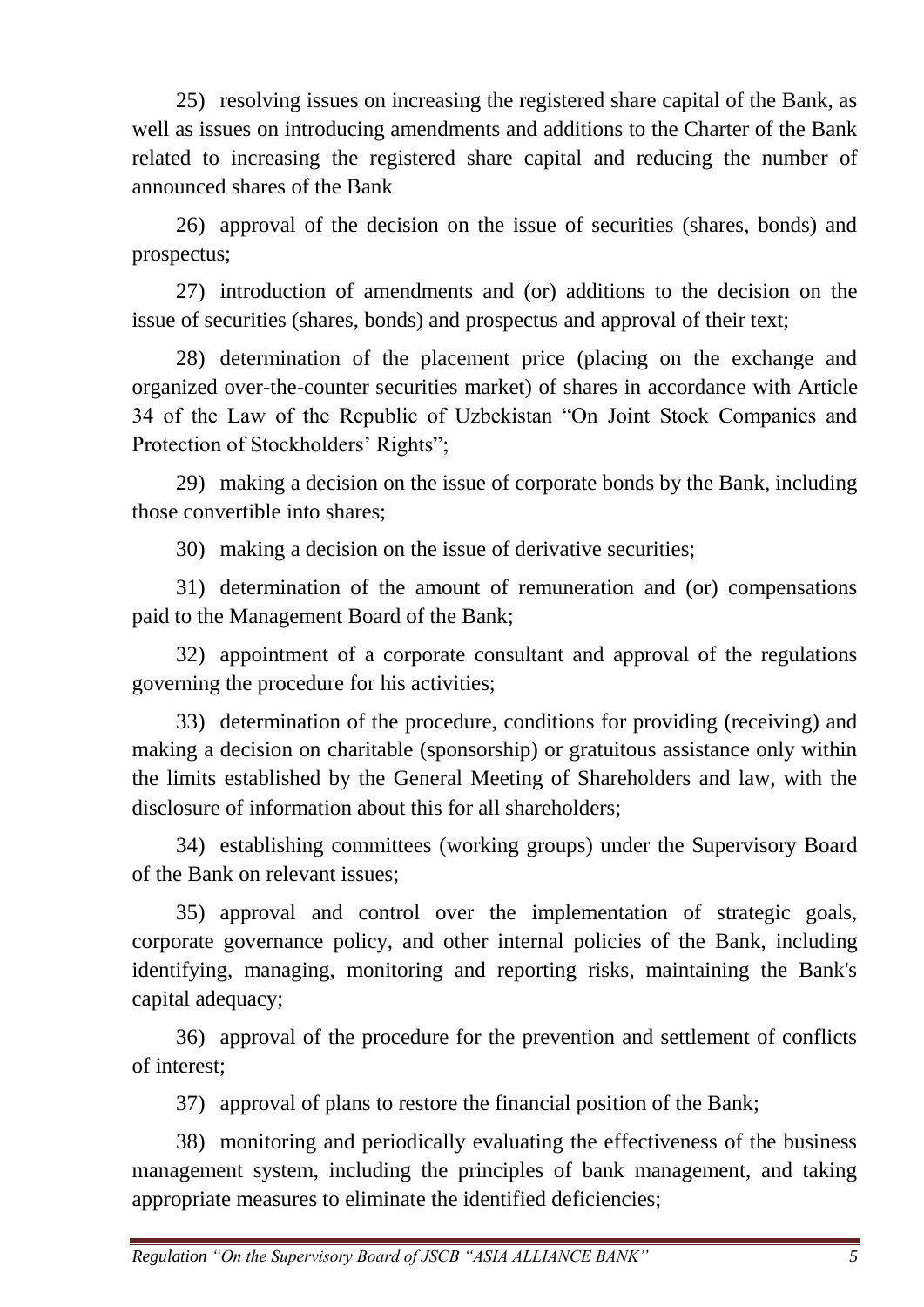39) submitting at least once a year to the General Meeting of Shareholders a report on the supervisory and control activities carried out;

40) ensuring compliance with prudential requirements, taking into account the long-term financial interests of the Bank and the capital requirements established by the Central Bank.

9. Competence of the Supervisory Board of the Bank may include decision of other issues in accordance with the Law of the Republic of Uzbekistan "On Joint Stock Companies and Protection of Stockholders' Rights" and the Charter of the Bank.

10. Issues referred to the competence of the Supervisory Board of the Bank may not be submitted for decision of the Management Board of the Bank.

## **III. ELECTION AND TERMINATION OF POWERS OF MEMBERS OF THE SUPERVISORY BOARD OF THE BANK**

11. The procedure for submitting proposals on nomination of candidates to the Supervisory Board of the Bank, consideration and decision-making by the Supervisory Board on submitted proposals are carried out in accordance with Articles 63 and 65 of the Law of the Republic of Uzbekistan "On Joint Stock Companies and Protection of Stockholders' Rights" and the Charter of the Bank.

12. Proposal on nomination of candidates to the Supervisory Board of the Bank is submitted in written form by sending a registered letter to the Bank or submitting it to office of the Bank. The date of the proposal is determined by the date of receipt by the Bank. Proposal is signed by shareholder or his authorized representative, and in case if proposal is signed by authorized representative then a power of attorney is attached. If the initiative comes from a shareholder – a legal entity, the signature of the representative of the legal entity acting in accordance with its charter without a power of attorney is certified by a seal of such legal entity. If proposal is signed by a representative of legal entity acting on its behalf by power of attorney the power of attorney is attached to the proposal.

13. The Central Bank agrees on the candidacies of persons nominated for members of the Supervisory Board prior to their assumption of office.

14. The requirements to persons elected to the Supervisory Board of the Bank may be established by the Charter of the Bank or by decision of General Meeting of Shareholders. The qualification requirements to members of the Supervisory Board of the Bank include the following:

- availability of higher education;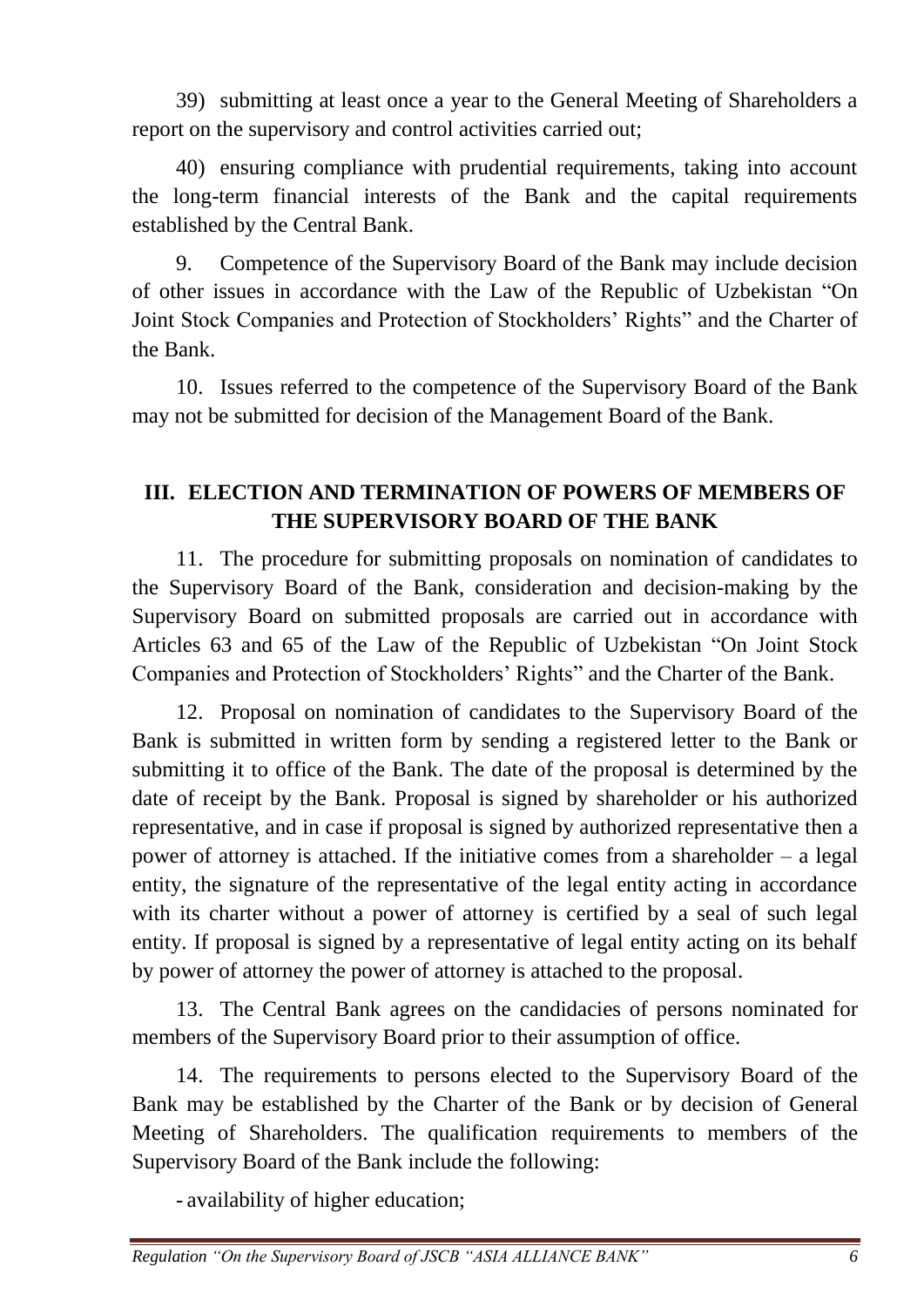- knowledge of the works of the President of the Republic of Uzbekistan;

- knowledge of the Constitution of the Republic of Uzbekistan and the laws of the Republic of Uzbekistan in the sphere of banking, resolutions of the Chambers of the Oliy Majlis of the Republic of Uzbekistan, decrees of the President of the Republic of Uzbekistan, resolutions of the Cabinet of Ministers, regulatory documents of the Central Bank and other normative legal documents;

- impeccable business reputation, have the experience, knowledge and skills necessary to ensure effective risk management of the Bank, make informed decisions within their powers.

- other qualification requirements established by the legislation for members of the Supervisory Board of the Bank.

15. The terms of assessment, documents required for assessment, criteria for compliance with qualification requirements, as well as the procedure for approval of members of the Supervisory Board of the Bank are determined by the Central Bank.

The Bank is obliged to ensure that the members of the Supervisory Board and the Management Board, as well as key personnel of the Bank, always comply with the requirements of the law on banks and banking activities.

16. The number of members of the Supervisory Board of the Bank consists of 5 (five) people.

17. Members of the Supervisory Board of the Bank are be elected by the General Meeting of Shareholders for a term of one year in accordance with the procedure prescribed by law and the Charter of the Bank. When electing members of the Supervisory Board of the Bank, shareholders are guided by the recommendations of law and the Code of Corporate Governance on the inclusion of an independent member(s) in the Supervisory Board.

18. Election of members of the Supervisory Board of the Bank is carried out by cumulative voting

19. In case of cumulative voting, the number of votes belonging to each shareholder is multiplied by the number of persons to be elected to the Supervisory Board of the Bank, and the shareholder has the right to give the votes thus obtained in full for one candidate or distribute them between two or more candidates.

20. Candidates who receive the largest number of votes are considered elected to the Supervisory Board of the Bank.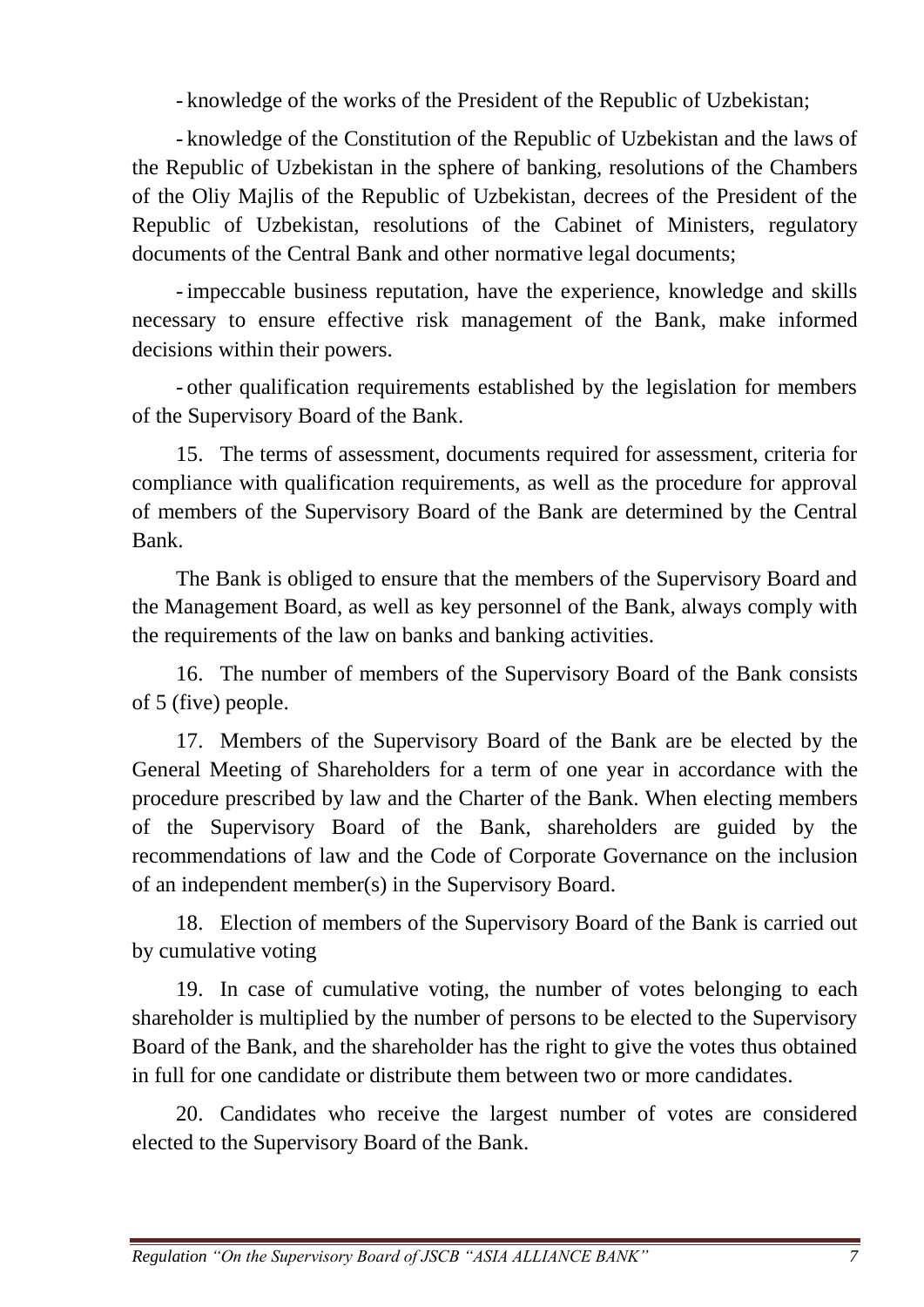21. Persons elected to the Supervisory Board of the Bank can be re-elected indefinitely.

22. Members of the Supervisory Board of the Bank shall not be persons who work under an employment agreement (contract) in the Bank, including Chairman and the members of the Management Board of the Bank.

23. A person shall not be elected to the Supervisory Board of the Bank, or the elected person is deprived of the right to membership in the Supervisory Board if:

a person is or intends to become a member of the supervisory board of two or more banks, except for the cases when these banks belong to one banking group;

the powers of the person were early terminated at the request of the Central Bank.

24. Early termination of powers of elected member of the Supervisory Board is carried out by a decision of the General Meeting of Shareholders, adopted by a majority of votes of shareholders - owners of voting shares of the Bank who participated in the meeting, if member violates law, the Charter of the Bank or causes losses to the Bank by his/her actions (inaction).

25. A member of the Supervisory Board of the Bank is entitled to, on his own initiative, withdraw from the membership at any time by written notice to the Chairman of the Supervisory Board of the Bank given one month prior to his withdrawal from the Supervisory Board. In this case the General Meeting of Shareholders elects a new member of the Supervisory Board of the Bank at the following meeting.

26. Powers of member of the Supervisory Board of the Bank may be terminated by court decision with a ban on taking a managerial position in business companies for a period of at least one year, if court finds him guilty of causing property damage to the Bank.

## **IV. THE CHAIRMAN OF THE SUPERVISORY BOARD OF THE BANK**

27. The Chairman of the Supervisory Board of the Bank is elected by the members of the Supervisory Board from among its members by a majority vote of the total number of members of the Supervisory Board.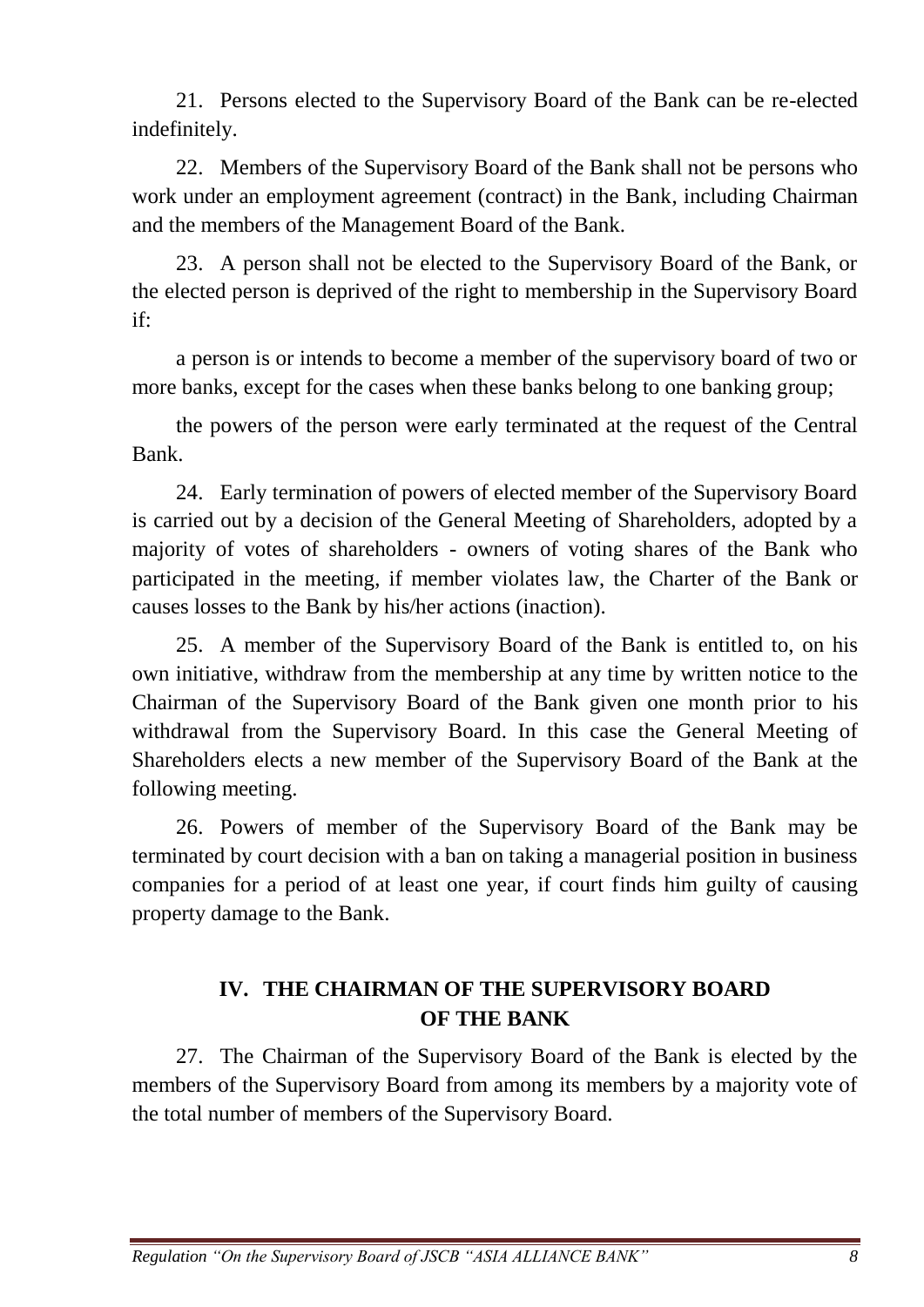28. The Supervisory Board of the Bank is entitled to re-elect the Chairman of the Supervisory Board by a majority vote of the total number of members of the Supervisory Board of the Bank.

29. The Chairman of the Supervisory Board:

- organizes the work of the Supervisory Board, ensures its effective activities;

- interacts and maintains contacts with the executive body and officials of the Bank in order to effectively solve the problems and perform the functions assigned to the Supervisory Board;

- takes all necessary measures to ensure that members of the Supervisory Board receive timely information necessary for making decisions on the agenda of the meeting of the Supervisory Board;

- forms work plans and agenda of meetings of the Supervisory Board;

- convenes meetings of the Supervisory Board of the Bank and chairs them;

- ensures compliance with the procedure for holding meetings of the Supervisory Board;

- organizes timely informing of the members of the Supervisory Board of the Bank about the date, time and place of the meeting, the agenda of the meetings, and also provides the members of the Supervisory Board with access to documents and information materials on the agenda of the meetings;

- organizes at meetings of the Supervisory Board the development of the most effective and coordinated decisions on agenda issues of the meetings, provides an opportunity for each member of the Supervisory Board to express their point of view on the issues discussed;

- ensures that the minutes of the meetings of the Supervisory Board are kept at meetings, signs them, is responsible for their correct and timely compilation;

- controls preparation for convocation and holding general meetings of shareholders;

- chairs at general meetings of shareholders;

- performs other functions related to the activities of the Supervisory Board.

30. In the absence of the Chairman of the Supervisory Board of the Bank, his functions are performed by one of the members of the Supervisory Board elected as such by the members of the Supervisory Board of the Bank present at the meeting.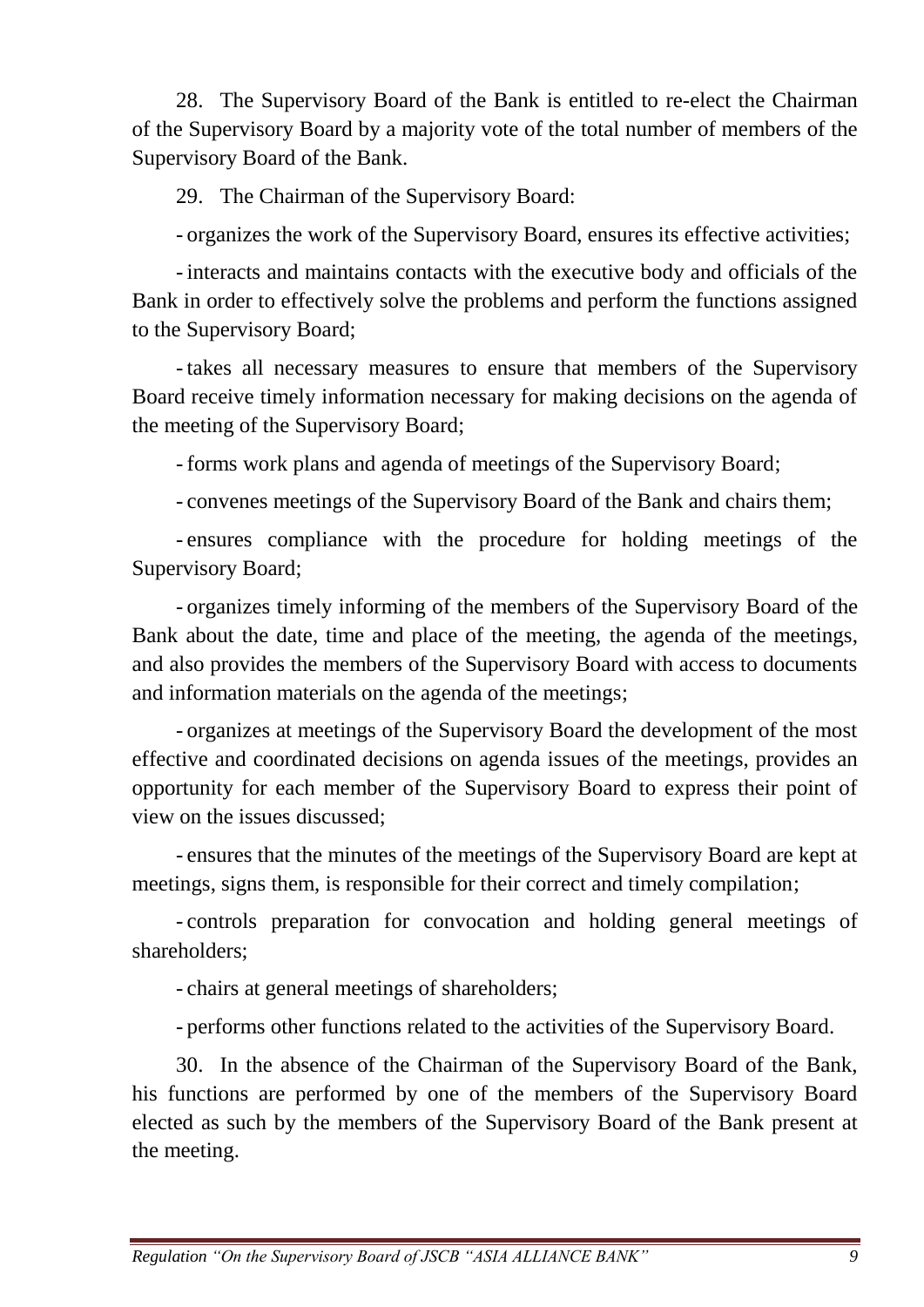#### **V. MEETING OF THE SUPERVISORY BOARD OF THE BANK**

31. A meeting of the Supervisory Board of the Bank is convened by the Chairman of the Supervisory Board on his own initiative, at the request of a member of the Supervisory Board, the Revision Commission, the Management Board and the head of the internal audit service of the Bank, as well as a shareholder (shareholders) owning at least one percent of voting shares of the Bank (a standard form of the request for convening a meeting of the Supervisory Board is given in Appendix No. 1).

A meeting of the Supervisory Board of the Bank is held no later than ten days from the date of submission of written request by the member of the Supervisory Board, the Revision Commission, the Management Board and the head of the internal audit service of the Bank, as well as a shareholder (shareholders) owning at least one percent of voting shares of the Bank as of the date of submission of written request on holding a meeting of the Supervisory Board of the Bank, otherwise a motivated refusal to hold a meeting of the Supervisory Board of the Bank is sent to the person submitting the above request within the specified period.

Request to hold a meeting of the Supervisory Board of the Bank must contain the wording of issues to be included in agenda of the meeting with specification of reasons for their inclusion. If a meeting of the Supervisory Board of the Bank is convened in connection with the issue of early termination of powers of a member of the Management Board, the request to convene such meeting, in addition to the issue of early termination of powers of a member Management Board, must contain proposals for inclusion in agenda issues of electing new member of Management Board.

If request to convene a meeting of the Supervisory Board of the Bank comes from shareholder (shareholders), it must contain a name (corporate name) of shareholder (shareholders) requesting to convene such meeting with specification of number and type of shares held by him.

Request to convene a meeting of the Supervisory Board of the Bank is signed by a person (persons) requesting to convene a meeting of the Supervisory Board of the Bank.

Decision on refusal to convene a meeting of the Supervisory Board of the Bank upon the request of aforementioned persons may be taken in cases when:

-shareholder (shareholders), requesting to convene a meeting of the Supervisory Board of the Bank, does not hold 1% of voting shares of the Bank as of the date of submission of request;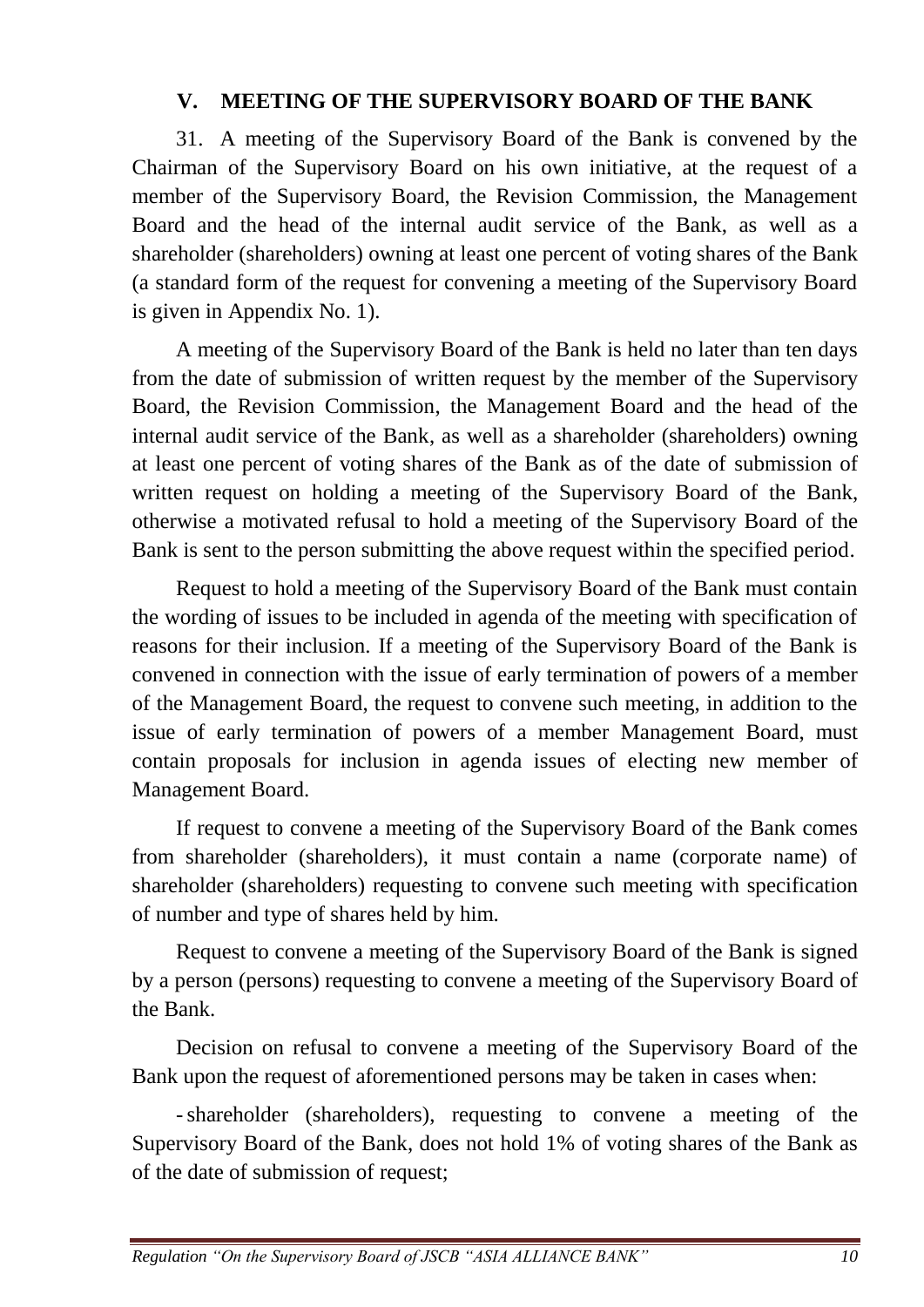- none of the issues proposed for inclusion in agenda are attributed to competence of the Supervisory Board of the Bank;

- issue proposed for inclusion in agenda does not satisfy the requirements of the Law "On Joint Stock Companies and Protection of Stockholders' Rights".

Decision of the Supervisory Board of the Bank on refusal to convene meeting of the Supervisory Board of the Bank may be appealed to the court.

Organization of holding the first meeting of the elected members of the Supervisory Board of the Bank is carried out by one of its members.

32. A meeting of the Supervisory Board of the Bank is convened by its Chairman at least once a quarter.

33. If circumstances arise that make it impossible or difficult to hold a meeting of the Supervisory Board at the place and (or) time of which the members of the Supervisory Board were notified, the meeting on the scheduled agenda may be held in a different place and (or) at a different time.

34. The Chairman of the Supervisory Board is entitled to invite managers of the Bank, heads of departments and specialists of the Bank to the meeting of the Supervisory Board taking into account the content of the issues to be resolved at the meeting.

35. By decision of the Chairman of the Supervisory Board of the Bank decisions of the Supervisory Board of the Bank may be adopted by absentee voting (by poll). Absentee voting is carried out by means of voting ballots using EDS. In order to use electronic version of ballot by the Bank a member of the Supervisory Board must provide means for authentication of electronic digital signature in advance in accordance with the requirements prescribed by law.

In this case, information (materials) and voting ballots are sent to the members of the Supervisory Board in electronic form.

36. Voting ballot must contain the following information:

- full corporate name of the Bank;

- the deadline for accepting of voting ballots;
- the procedure for accepting voting ballots;
- agenda of the meeting;

- the wording of each issue put to the vote and options for voting thereon, expressed as "for", "against", "abstained";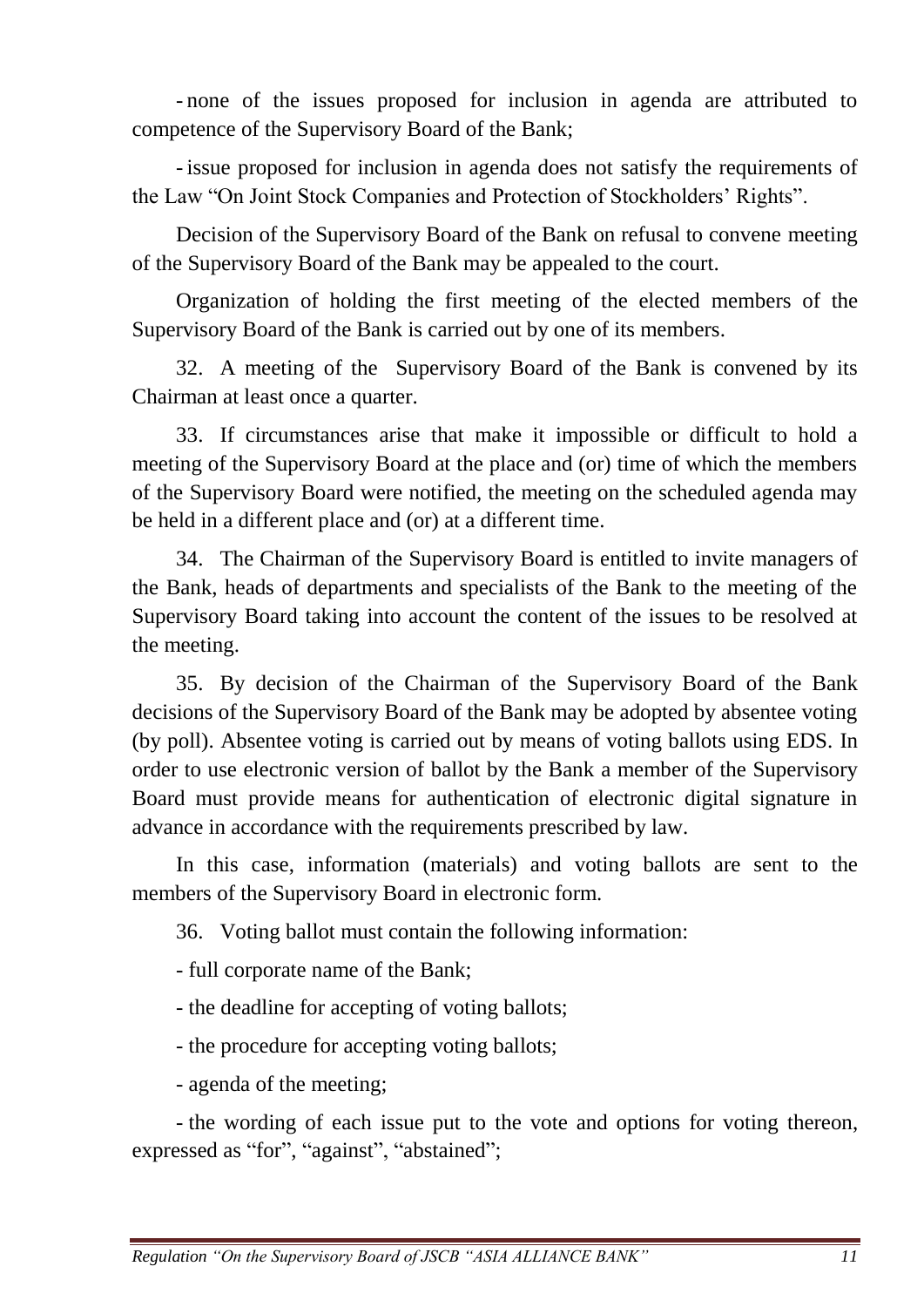- an indication that a ballot must be signed by a member of the Supervisory Board.

When determining the results of voting, the votes on issues for which a voter left only one of the possible voting options are counted. Voting ballots filled out in violation of this requirement are declared invalid and votes on issues, contained therein, are not counted.

In case when a voting ballot contains several issues put to vote, a failure to comply with the above requirement with respect of one or more issues does not result in invalidation of voting ballot as a whole.

A voting ballot is deemed invalid if it is impossible to verify the authenticity of the electronic digital signature through the fault of the person who provided it.

A voting ballot is deemed duly submitted if it is received by the Bank before the deadline for accepting ballots and certified by an EDS.

37. Members of the Supervisory Board are considered to have taken part in the absentee voting, whose ballots were received no later than the deadline for accepting completed ballots.

38. The quorum for holding a meeting of the Supervisory Board of the Bank must be at least seventy-five percent of the number of elected members of the Supervisory Board of the Bank. The quorum is determined by the Chairman of the Supervisory Board prior to beginning of meeting. In the absence of quorum a meeting of the Supervisory Board is not held.

A member of the Supervisory Board of the Bank may, three working days prior to the meeting, apply to the Chairman of the Supervisory Board with an application for participation in a meeting of the Supervisory Board by means of videoconferencing. In this case, the voting of this member of the Supervisory Board on the agenda issues is carried out by means of ballot, in the manner prescribed for absentee voting.

39. In the event that the number of members of the Supervisory Board becomes less than seventy-five percent of the number provided for by the Charter and the Regulation, the Bank is obliged to convene an extraordinary General Meeting of Shareholders in order to elect a new Supervisory Board of the Bank. The remaining members of the Supervisory Board are entitled to take decision on convening such extraordinary General Meeting of Shareholders, and, in the event of early termination of powers of the Chairman of the Management Board, appoint an acting Chairman of the Management Board.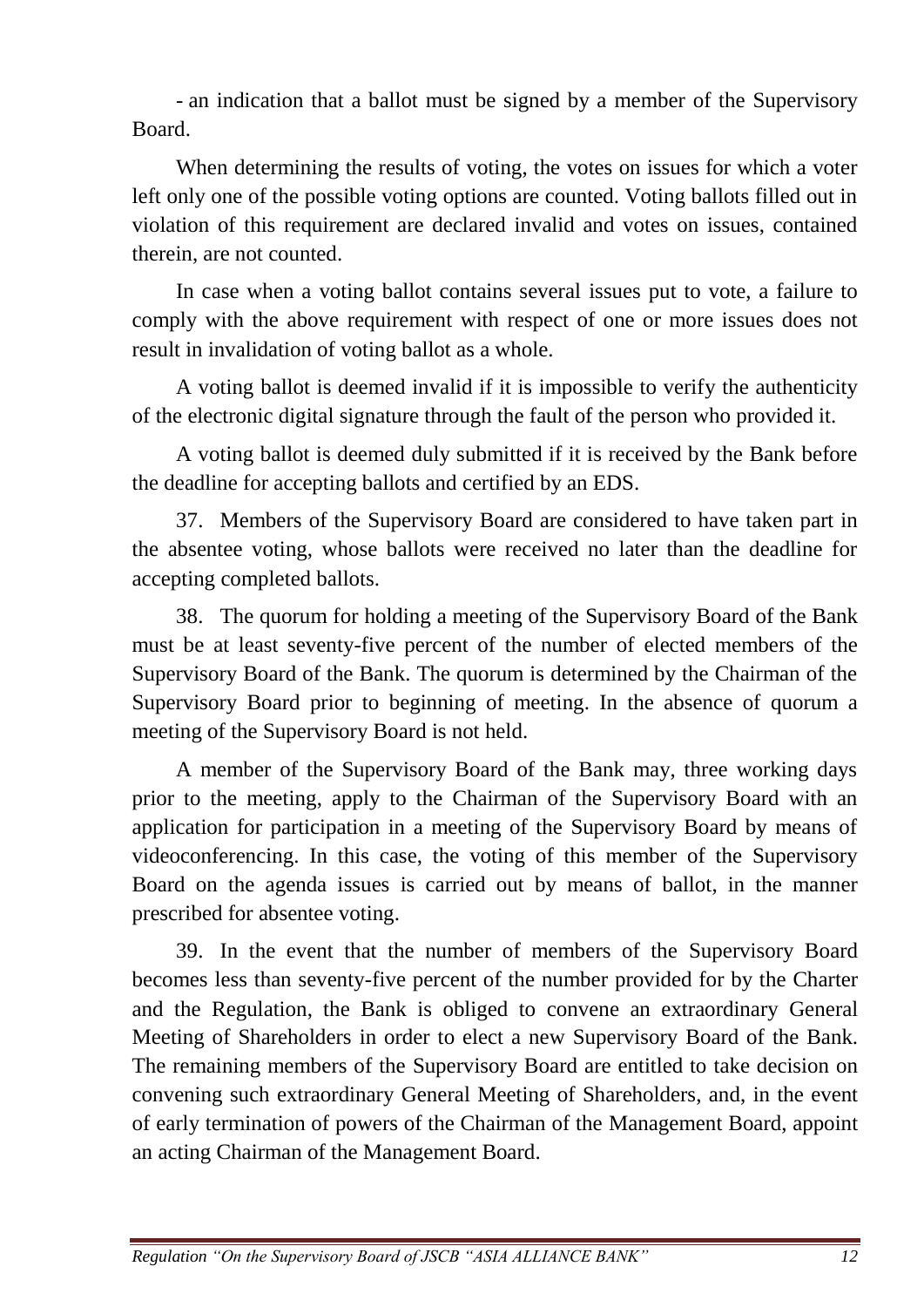40. At meetings of the Supervisory Board of the Bank decision is made by a majority of votes of the members present (participants), except for cases provided for by the Law of the Republic of Uzbekistan "On Joint Stock Companies and Protection of Stockholders' Rights" and the Charter of the Bank. When resolving issues at meetings of the Supervisory Board of the Bank each member of the Supervisory Board has one vote.

The Chairman of the Supervisory Board of the Bank has a casting vote if the votes of the members of the Supervisory Board are equal. Decisions on the issues of increasing the registered share capital of the Bank and on introduction of appropriate amendments to the Charter are taken by the Supervisory Board of the Bank unanimously. Decision of the Supervisory Board of the Bank made by absentee voting is considered valid if it is made unanimously by all members of the Supervisory Board of the Bank.

41. Decision of the Supervisory Board comes into force from the date of signing of the minutes of meeting of the Supervisory Board of the Bank.

42. Transfer of vote by one member of the Supervisory Board of the Bank to another member of the Supervisory Board or to a third party is not allowed.

43. Minutes are kept at the meeting of the Supervisory Board of the Bank. Minutes of meeting of the Supervisory Board drawn up no later than ten days after the meeting. The date of the meeting by absentee voting is the deadline for accepting voting ballots; the venue of this meeting is the place where the minutes of the Supervisory Board meeting are drawn up..

44. Minutes of the meeting indicates:

- date, time and place of the meeting;
- person attending the meeting (participating in absentee voting);
- agenda of the meeting;
- issues put to vote, results of voting thereon;
- decisions taken.

45. Minutes of meeting of the Supervisory Board of the Bank is signed by the members of the Supervisory Board of the Bank participating in the meeting, who are responsible for accuracy of such minutes.

Minutes of the meeting (absentee voting) is signed by the secretary and the Chairman of the Supervisory Board. Voting ballots signed by the members of the Supervisory Board of the Bank are an integral part of the minutes.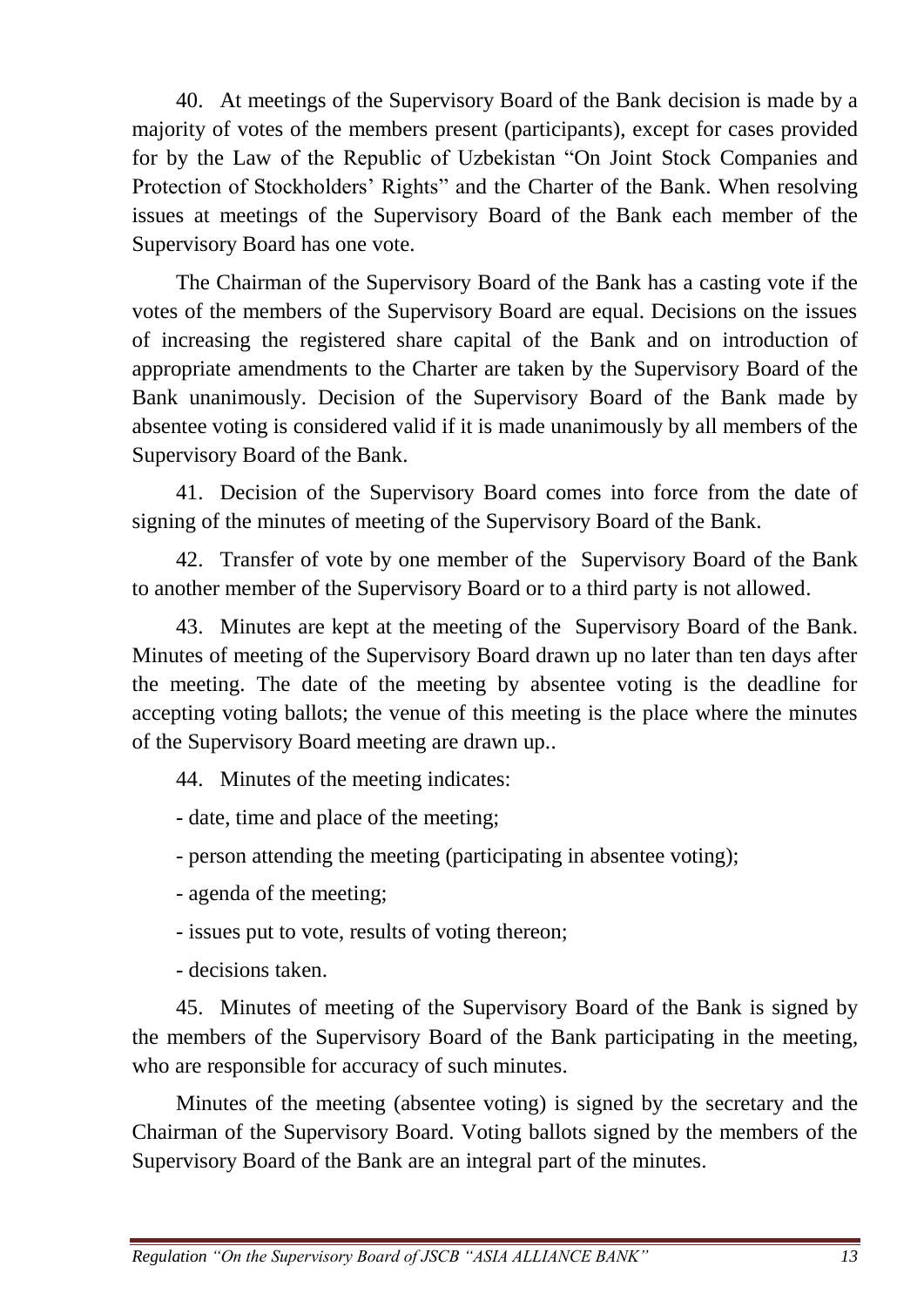46. Minutes of meeting of the Supervisory Board of the Bank is forwarded for execution to the Chairman of the Management Board of the Bank on the day of its signing. If the Supervisory Board takes decision to convene general meeting of shareholders, information on this decision is forwarded to the Chairman of the Management Board of the Bank on the day of the meeting of the Supervisory Board.

## **VI. RIGHTS AND DUTIES OF THE MEMBERS OF THE SUPERVISORY BOARD OF THE BANK**

47. A member of the Supervisory Board is entitled to:

-speak on issue discussed at the meeting within the timeframe specified;

- demand and receive from officials and employees of the Bank any information (documents and materials) related to the Bank, as well as to its subsidiaries and dependent legal entities formation in the manner prescribed by law;

- demand entering his dissenting opinion on agenda issues and taken decisions to the minutes of meeting of the Supervisory Board;

- initiate the convocation of a meeting of the Supervisory Board on issues on which a decision is required by the Supervisory Board;

- propose issues for inclusion in agenda of the meeting of the Supervisory Board;

- familiarize with the minutes of meetings of the Supervisory Board and of the other collegial bodies of the Bank and receive their copies;

- resign by written notice to the Supervisory Board given one month prior to his resignation, in this case powers of such member of the Supervisory Board is deemed terminated from the moment of election of a new member to the Supervisory Board by the General Meeting of Shareholders;

- receive remuneration and (or)compensation for expenses for work in the Supervisory Board in accordance with the manner prescribed by law and internal documents of the Bank;

- other rights provided for by law and the Charter of the Bank.

48. A member of the Supervisory Board is obliged to:

- be loyal to the Bank, that is, keep from using its position in the Bank in the interests of third parties;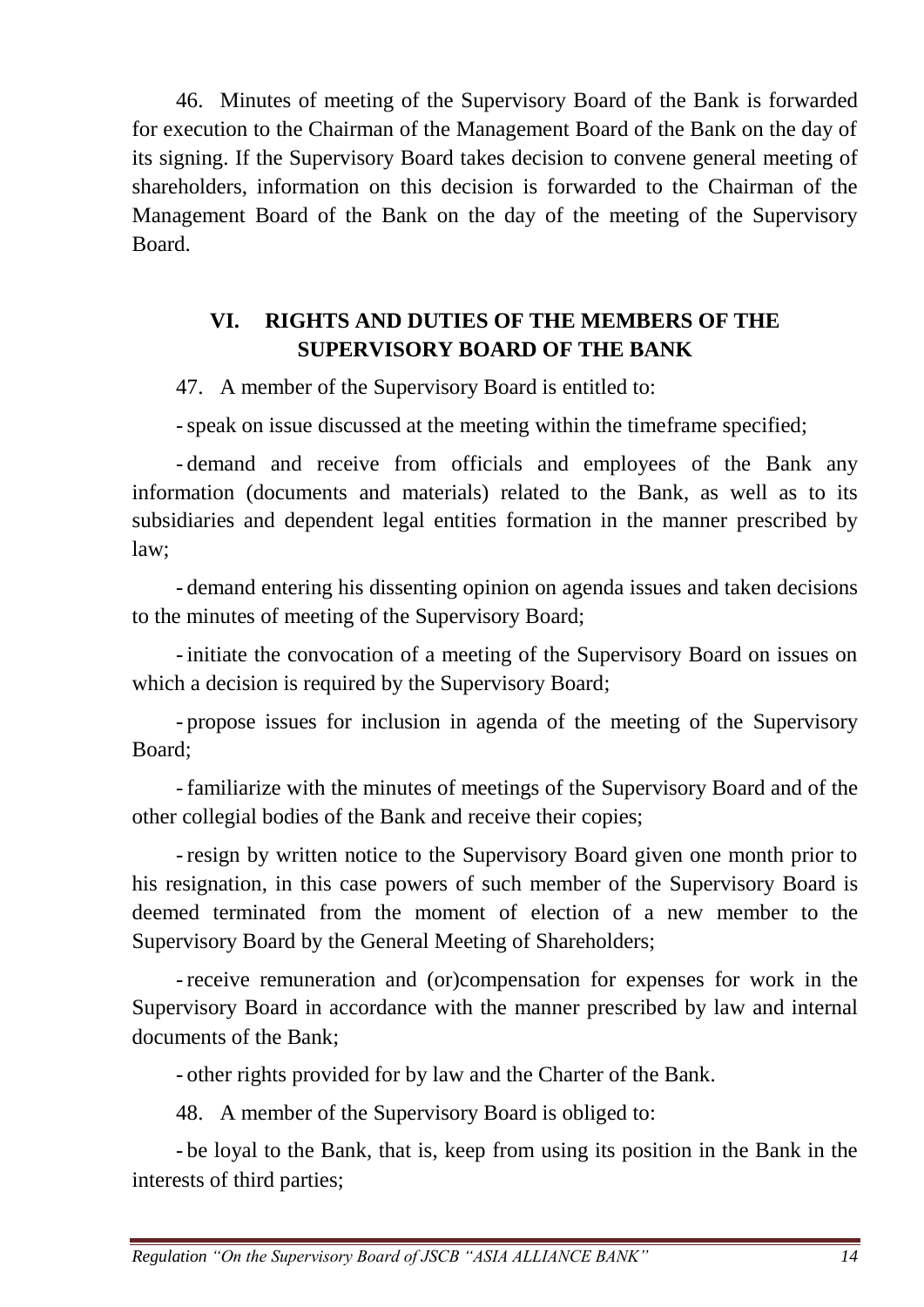- act within his powers in accordance with the goals and objectives of the Supervisory Board;

- exercise his duties in good faith, as well as in the manner that he believes to be in the best interests of the Bank;

- act in the interests of the Bank in general, and not in the interests of individual shareholders, officials and other persons;

- not to disclose and not to use for personal interests or in the interests of third parties confidential information about the Bank's activities and insider information that has become known to him;;

- take an active part in the discussion of issues brought up to the meetings of the Supervisory Board, and if it is impossible to personally attend the meeting, present, if necessary, in written form his opinion on the issues under consideration;

- participate in decision-making of the Supervisory Board by voting on the agenda issues of its meetings;

- to thoroughly analyze, in order to perform its functions, information (materials) on activities, financial condition of the Bank and its position in the banking services market, as well as on the prevailing trends in the banking sector and possible changes in the current legislation concerning the activities of the Bank;

- timely hold meetings (working meetings) with members of the executive body, other managers and employees of the Bank, independent experts, an external auditor, take part in meetings of the Central Bank of the Republic of Uzbekistan and other supervisory bodies to perform their functions;

- assess risks and adverse consequences when making decisions;

- inform the Bank about its affiliation in the transaction by the Bank by sending a written notification with detailed indication of information about the proposed transaction, the substantial terms of the relevant agreement;

- timely inform the Supervisory Board of his personal details, and their changes, which the Bank is obliged to disclose in accordance with law of the Republic of Uzbekistan;

- participate in examination of projects and programs proposed by the Supervisory Board;

- prepare proposals on improving financial and economic activities of the Bank on behalf of the Supervisory Board;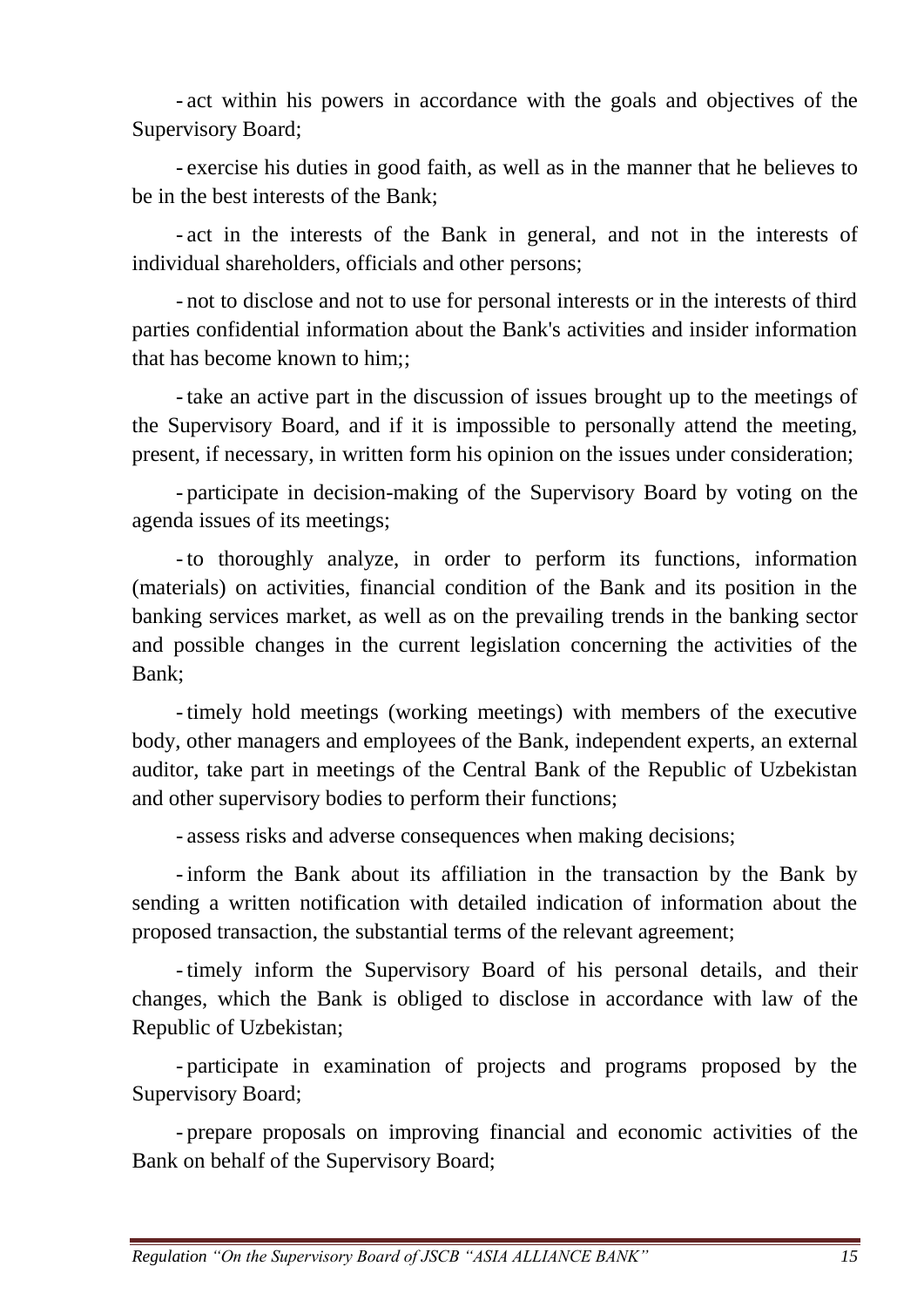- inform other members of the Supervisory Board of the facts of violation by the Bank's employees, including officials, of legal acts, the Charter and internal documents of the Bank, which have become known to him;

- prepare and submit issues for consideration to the Supervisory Board within his competence;

- inform the Supervisory Board of the Bank of information about the existence of a substantial interest (direct, indirect or on behalf of third parties) in the conclusion of any transaction or in any issue directly related to the Bank;

- other obligations provided for by law and the Charter of the Bank.

49. Members of the Supervisory Board are not entitled to use the Bank's capabilities (property or non-property rights, opportunities in the field of economic activity, information on the Bank's activities and plans) for personal enrichment.

50. A person responsible for keeping records and safe storage of decisions, minutes of meetings and other documents of the Supervisory Board is obliged to immediately, upon the request of a member of the Supervisory Board, provide him with certified copies of these documents.

51. Officials of the Bank are obliged, at the request of a member of the Supervisory Board, to provide him within five calendar days with information they know about the activities of the Bank, necessary for him to perform his functions, with the exception of information about private life and information that violates personal secrets, family secrets, privacy of correspondence, telephone negotiations, postal, telegraphic and other messages of an individual as a private person. In case of impossibility to provide the information requested by the member of the Supervisory Board, an official of the Bank is obliged to immediately give a motivated refusal and submit it to the member of the Supervisory Board in written form within one working day.

52. Officials of the Bank are obliged at the request of a member of the Supervisory Board to provide him access to information and a means for copying documents and materials.

53. Members of the Supervisory Board of the Bank may be paid remuneration during the period of their duties by decision of the General Meeting of Shareholders. The decision to pay remuneration to the members of the Supervisory Board of the Bank may be taken if there is a satisfactory assessment of the corporate governance system, confirmed by an independent organization, and positive indicators of the financial results of the Bank.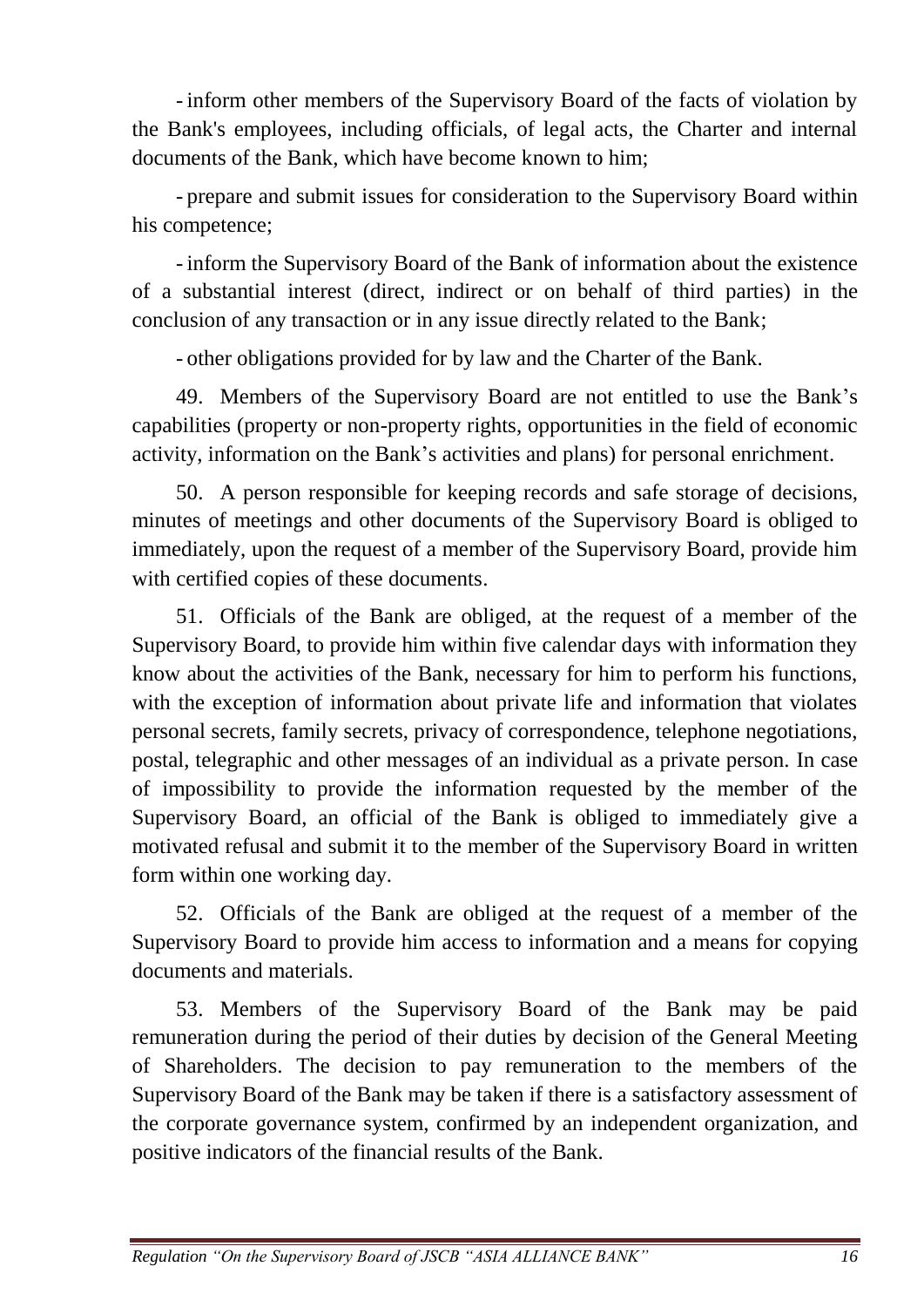54. The Bank is not entitled to distribute profits by paying remuneration to members of the Supervisory Board of the Bank in cases:

a) non-compliance of prudential standards with the requirements established by the Central Bank or their violation due to this distribution;

b) insolvency (bankruptcy) or the appearance of signs of insolvency (bankruptcy) due to this distribution;

c) non-fulfillment or inability to eliminate the deficiencies specified in the mandatory order of the Central Bank, including in terms of information disclosure;

d) the existence of a requirement of the Central Bank to the Bank on nondistribution of profits.

#### **VII. LIABILITY OF THE MEMBERS OF THE SUPERVISORY BOARD OF THE BANK**

55. Members of the Supervisory Board of the Bank, when exercising their rights and fulfilling their obligations, must act in the interests of the Bank and are responsible to the Bank in accordance with law and the Charter of the Bank.

56. A member of the Supervisory Board of the Bank may be held liable for damage caused to the Bank as a result of providing misleading or knowingly false information, or a proposal to conclude and (or) make decisions on concluding a major transaction and (or) a transaction with affiliated persons with the purpose of obtaining by them or their affiliated persons profit (income).

If several persons are liable, their liability to the Bank is joint and several.

57. Members of the Supervisory Board who did not take part in the vote or who voted against the decision that caused the Bank's losses are not liable, except for the cases provided for in Article 90 of the Law of the Republic of Uzbekistan "On Joint Stock Companies and Protection of Stockholders' Rights".

58. The Bank or a shareholder (shareholders) holding in aggregate at least one percent of placed shares of the Bank is entitled to apply to a court with a claim against a member of the Supervisory Board for compensation for losses caused to the Bank.

## **VIII. COMMITTEES (WORK GROUPS) OF THE SUPERVISORY BOARD OF THE BANK**

59. The Supervisory Board of the Bank establishes temporary and permanent committees (work groups) on relevant issues, including for identifying and